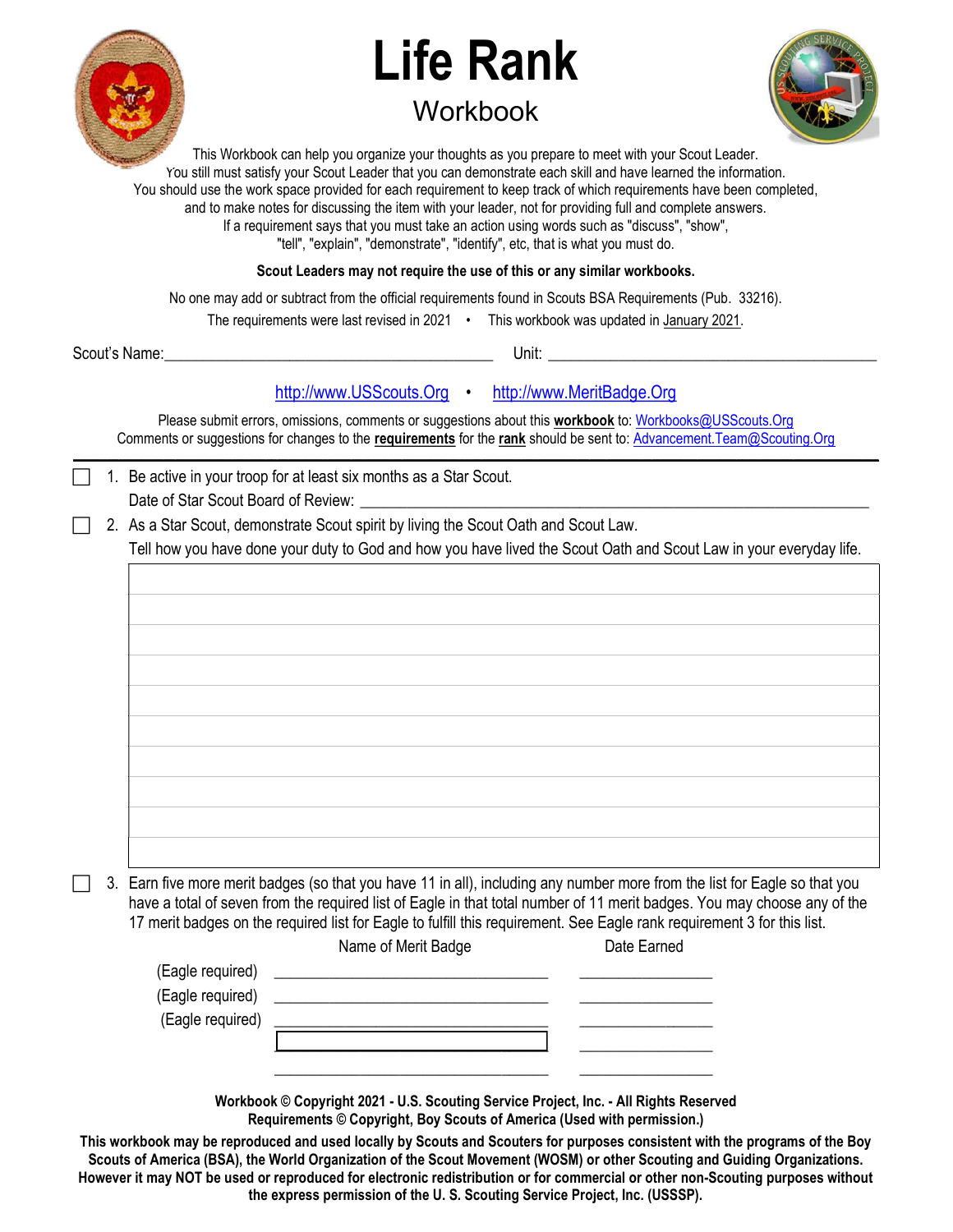## **Life Rank**

4. While a Star Scout, participate in six hours of service through one or more service projects approved by your  $\overline{C}$ Scoutmaster. At least three hours of this service must be conservation-related.

| Date | Start Time End Time Duration |  | Project | Conservation |
|------|------------------------------|--|---------|--------------|
|      |                              |  |         | C            |
|      |                              |  |         | $\subset$    |
|      |                              |  |         | $\subset$    |
|      |                              |  |         | $\subset$    |
|      |                              |  |         | $\subset$    |
|      |                              |  |         | ⌒            |

- 5. While a Star Scout, serve actively in your troop for six months in one or more of the following troop positions of  $\mathsf{C}$ responsibility (or carry out a Scoutmaster-approved leadership project to help the troop).
	- Scout troop. Patrol leader, assistant senior patrol leader, senior patrol leader, troop quide, Order of the Arrow troop  $\bullet$ representative, den chief, scribe, librarian, historian, quartermaster, bugler, junior assistant Scoutmaster, chaplain aide, instructor, webmaster, or outdoor ethics quide.<sup>9</sup>
	- Venturing crew. President, vice president, secretary, treasurer, den chief, historian, quide, quartermaster, chaplain aide, or outdoor ethics quide.
	- Sea Scout ship. Boatswain, boatswain's mate, purser, yeoman, storekeeper, crew leader, media specialist,  $\bullet$ specialist, den chief, or chaplain aide.
	- Lone Scout. Leadership responsibility in your school, religious organization, club, or elsewhere in your community.

| Position | From | 10 | <b>Duration</b> |
|----------|------|----|-----------------|
|          |      |    |                 |
|          |      |    |                 |
|          |      |    |                 |
|          |      |    |                 |
|          |      |    |                 |

- 6. While a Star Scout, use the Teaching EDGE method to teach another Scout (preferably younger than you) the skills from  $\mathsf{C}$ ONE of the following choices, so that the Scout is prepared to pass those requirements to their Scoutmaster's satisfaction.
	- a. Tenderfoot 4a and 4b (first aid)  $\overline{C}$
	- b. Second Class 2b, 2c, and 2d (cooking/tools)  $\mathsf{C}$
	- c. Second Class 3a and 3d (navigation)  $\mathsf{C}$
	- d. First Class 3a, 3b, 3c, and 3d (tools)  $\mathsf{C}$
	- e. First Class 4a and 4b (navigation)  $\mathsf{C}$
	- $\subset$  f. Second Class 6a and 6b (first aid)
	- q. First Class 7a and 7b (first aid  $\mathsf{C}$
	- h. Three requirements from one of the required Eagle merit badges, as approved by your Scoutmaster  $\mathsf{C}$
- 7. While a Star Scout, participate in a Scoutmaster conference.  $\subset$ Date of Scoutmaster Conference:
- 8. Successfully complete your board of review for the Life rank.<sup>10</sup>  $\mathsf{C}$